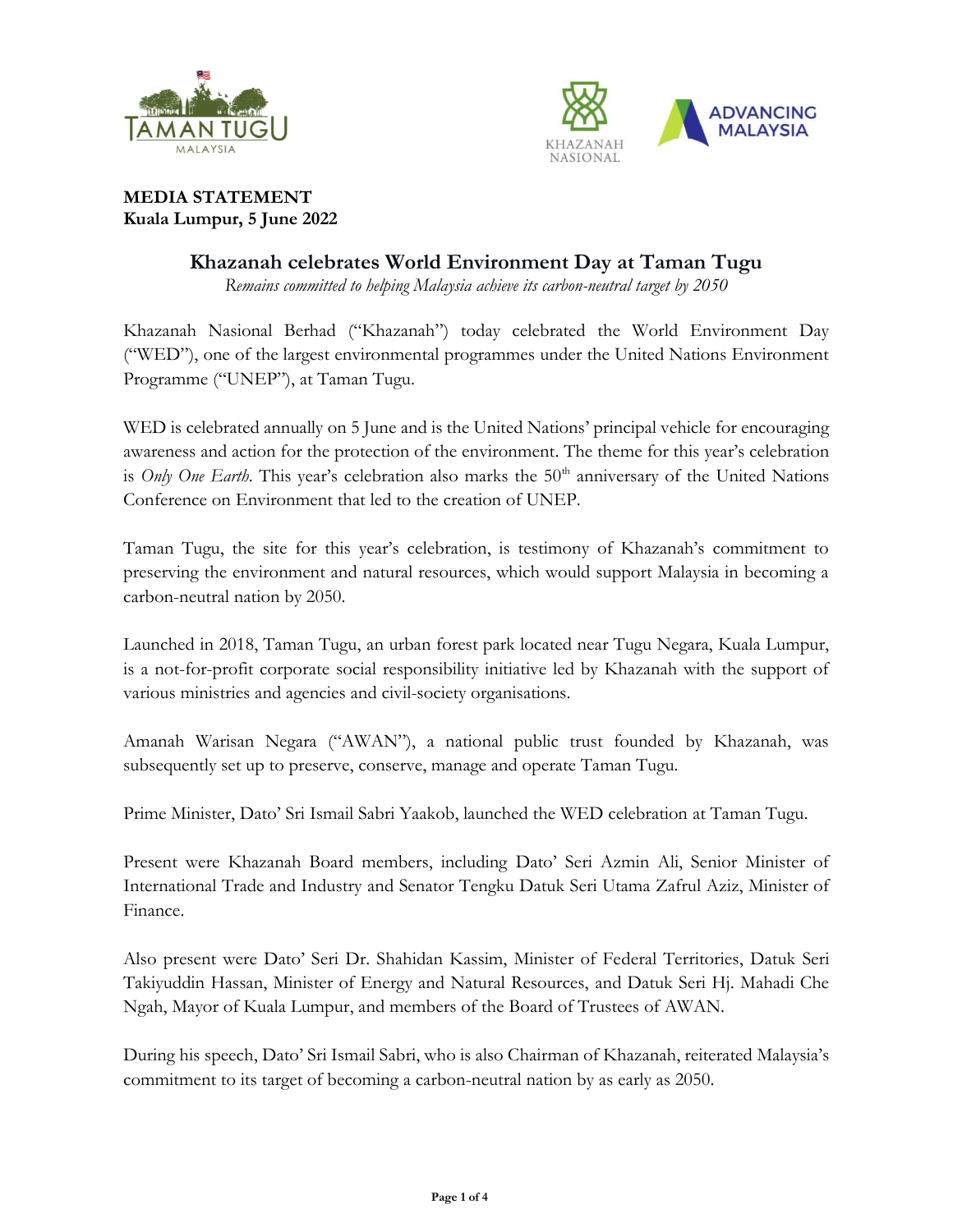



"In my keynote address at the recent Nikkei Conference in Japan, I gave my commitment that the government will enact climate change-related legislation towards achieving carbon neutral by 2050," he said.

He added that Malaysia will also work with countries with similar visions through the *Asia Zero Emission Community*.

According to Dato' Sri Ismail Sabri, as part of Malaysia's commitment, the government, among others, is committed to preserving the natural forest, covering more than 50 per cent of its total land mass.

The government, he added, will also implement natural-based solutions to reduce long-term impact to the environment including planting of 100 million trees by 2025.

Towards this end, Dato' Sri Ismail Sabri commended Khazanah on its role in preserving the 66 acres green lung located near Tugu Negara which offers respite to city dwellers and visitors alike.

"Taman Tugu symbolises the commitment of all parties to preserve the country's natural heritage," he said.

Meanwhile, Dato' Amirul Feisal Wan Zahir, Managing Director of Khazanah and Chairman of the Board of Trustee of AWAN said: "Taman Tugu is one of many societal value initiatives undertaken by Khazanah over the years and forms part of our new long-term strategy under the ambit of *Advancing Malaysia*."

He added that Khazanah will continue to undertake other societal value-related initiatives to deliver impactful outcomes for the nation.

"I am pleased to note that through Taman Tugu, we have not only managed to preserve and conserve the country's flora and fauna but have also provided a recreational space for the public to further foster wholeness, well-being and greater inclusivity among Malaysians.

"This is in line with Khazanah's societal goal of Building Capacities and Vibrant Communities," he noted.

To commemorate the event, Dato' Sri Ismail Sabri witnessed the handover of the Taman Tugu land agreement from Kuala Lumpur City Hall ("DBKL") to AWAN. AWAN Board of Trustee,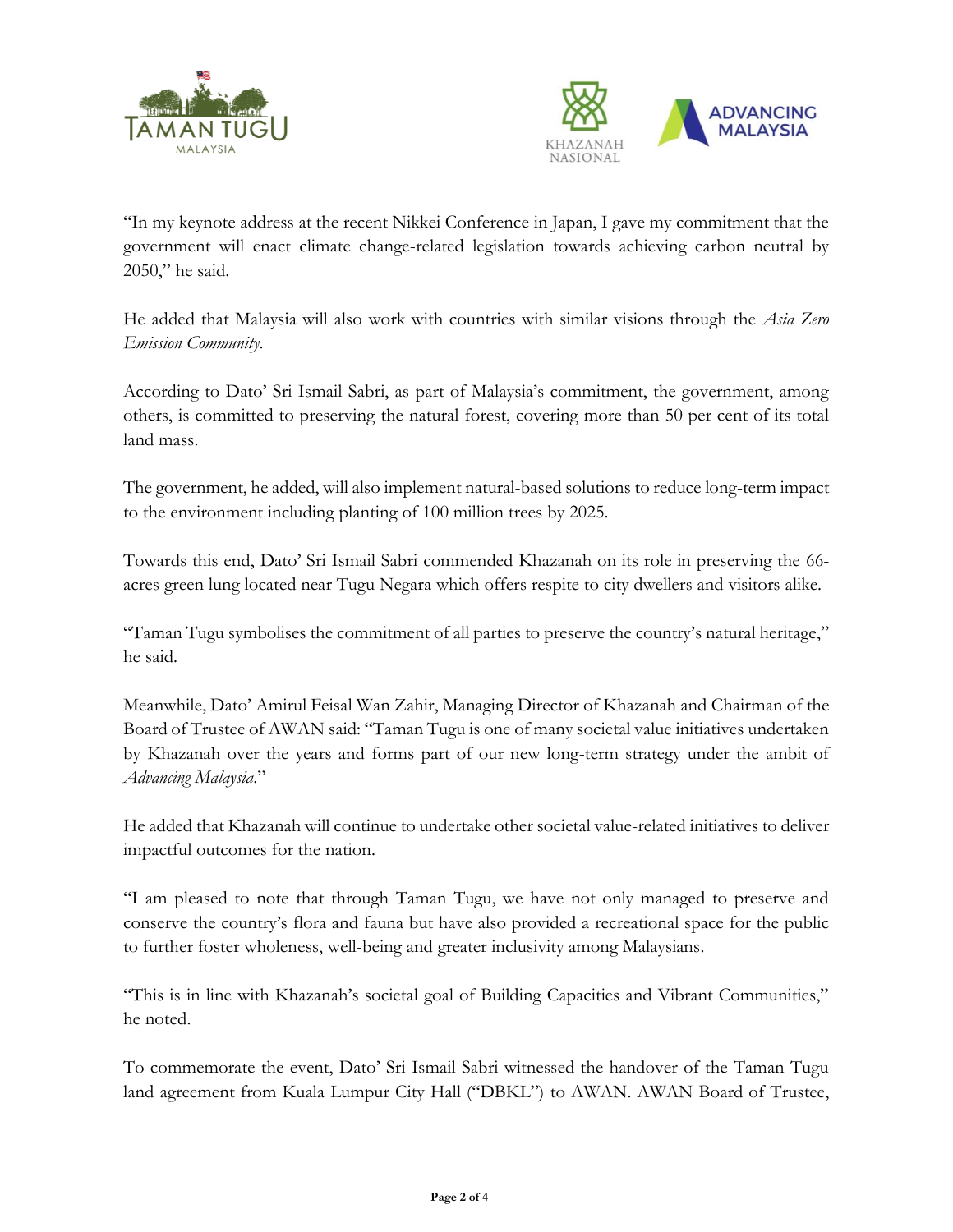



Tan Sri Zarinah Anwar, received the land agreement from Kuala Lumpur Mayor, Datuk Seri Hj. Mahadi.

Dato' Amirul Feisal thanked the government for committing the land to AWAN, an idea which was first mooted by Khazanah in 2017, at the launch of the Taman Tugu project.

"This signifies the government's commitment in protecting the environment and is a significant step towards ensuring Taman Tugu is preserved for future generations which would position Kuala Lumpur into a more sustainable, vibrant and livable city," he said.

AWAN prides itself in preserving, conserving, managing Taman Tugu, making the park comparable to other green lungs in major first-world cities like Central Park in New York City and Hyde Park in London.

The WED celebration at Taman Tugu today is expected to attract about 3,000 visitors and will continue throughout June with a host of activities being planned for the public. The activities planned at Taman Tugu are meant to raise awareness on the conservation, preservation, and sustainability of public green spaces, as well as to enhance and strengthen community building efforts around the park that has attracted over 500,000 visitors since August 2018.

# **END**

*For further information, please contact Sherliza Zaharudin at Tel: +603 2034 0000 or email at [sherliza.zaharudin@khazanah.com.my](mailto:sherliza.zaharudin@khazanah.com.my)*.

### **About Khazanah Nasional Berhad**

Khazanah Nasional Berhad ("Khazanah") is the sovereign wealth fund of Malaysia entrusted to deliver sustainable value for Malaysians. In line with its long-term strategy of *Advancing Malaysia*, Khazanah aims to deliver its purpose by investing in catalytic sectors, creating value through active stewardship, increasing its global presence, as well as building capacity and vibrant communities for the benefit of Malaysians. For more information on Khazanah, visit [www.khazanah.com.my.](http://www.khazanah.com.my/)

#### **About Taman Tugu**

Taman Tugu is a not-for-profit corporate social responsibility initiative led by Khazanah Nasional Berhad ("Khazanah") with the support of various government ministries, public sector agencies and civil-society organisations, especially the Federal Territories Ministry, Kuala Lumpur City Hall ("DBKL"), Department of Director General of Lands and Mines, Forest Research Institute Malaysia ("FRIM") and Malaysian Nature Society ("MNS"). The Taman Tugu site is located near Tugu Negara, Kuala Lumpur and covers an area of 66 acres with a 6km forest trail, activation